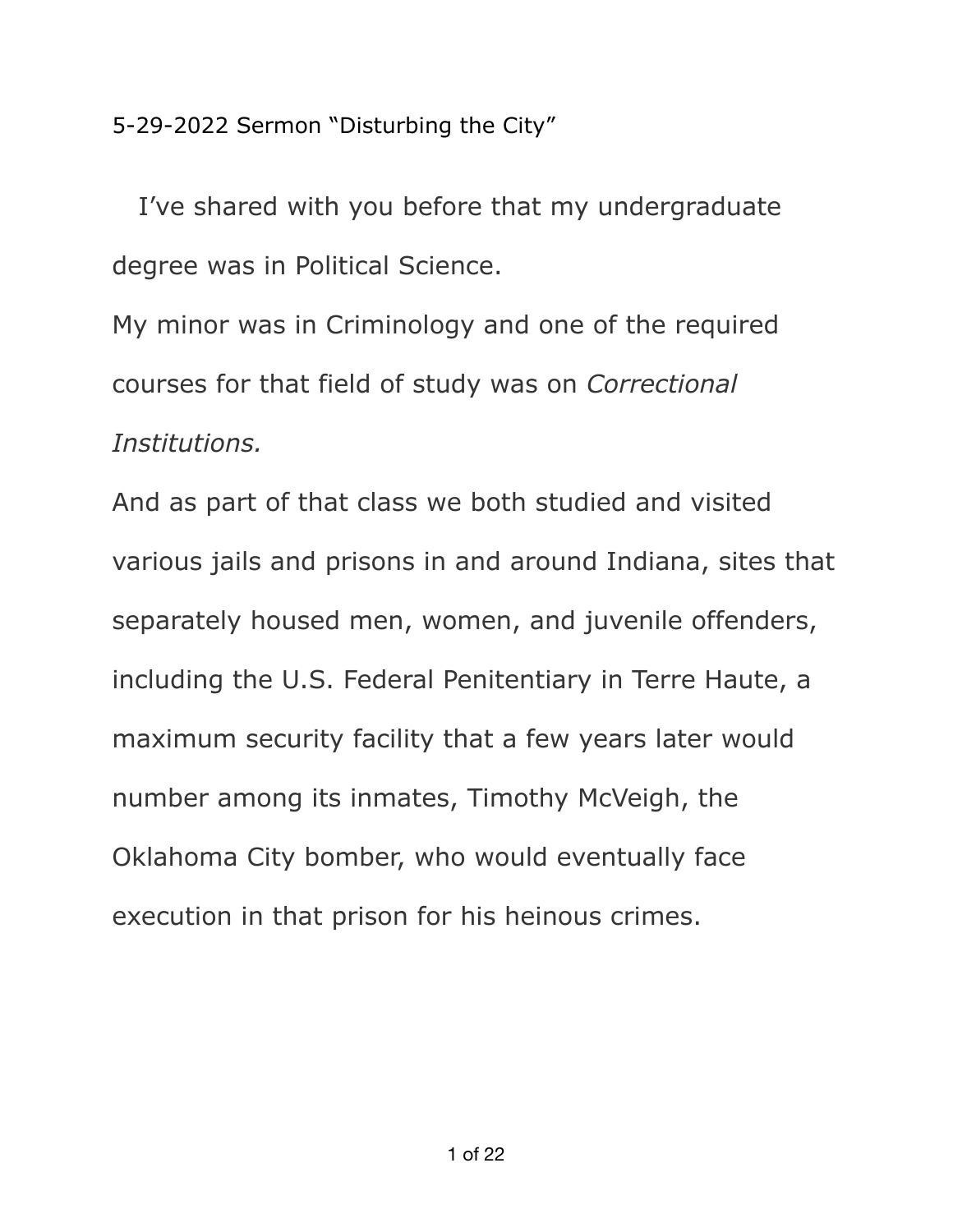And I have to tell you, if you have never been inside the walls of a maximum security facility like that - which I assume applies to most of you here - there is something unnerving about walking in there for the first time and hearing those large metal doors clang shut behind you as you face the taunts and jeers of inmates who have nothing to lose and little reason to be concerned about the effects of their words or their behaviors.

As you are led around the facility by a Corrections Office as though you were touring a house for sale, you can only begin to comprehend the magnitude of what you are in the midst of.

It is mind-blowing to say the least.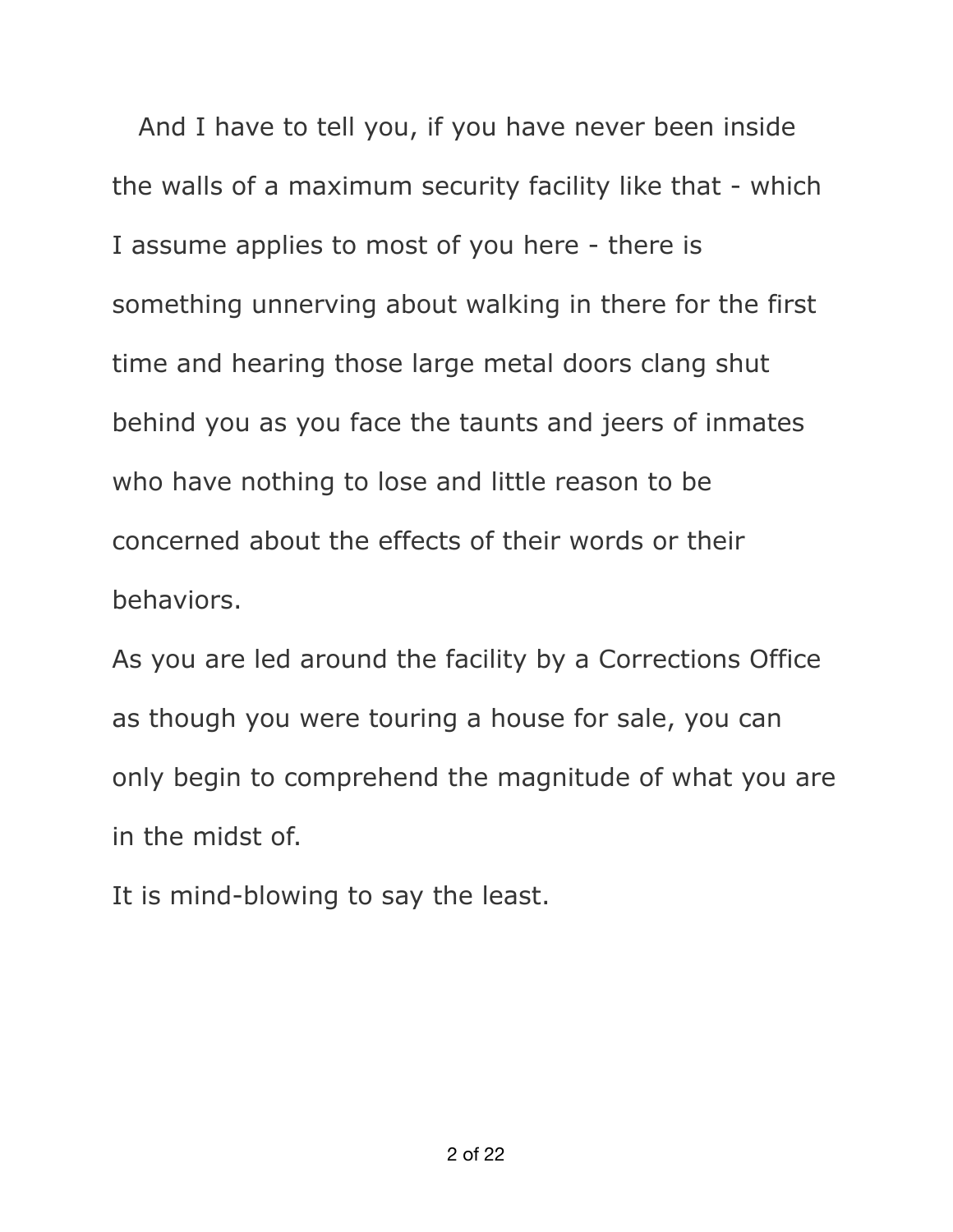The Pew Research Center, an internationally known and respected research organization, reports that in 2019, the United States, *the land of the free and home of the brave,* imprisoned more people than any other country in the world - more than China, more than Russia, more than any other where in the world.

In fact, not only are the raw numbers of prisoners higher, but the incarceration rate - the number of imprisoned as a percentage of the total population was also the highest in the world.

25% of all people incarcerated in the entire world are imprisoned in the United States.

And according to The Innocence Project, approximately 1% of the current prison population have been wrongfully convicted.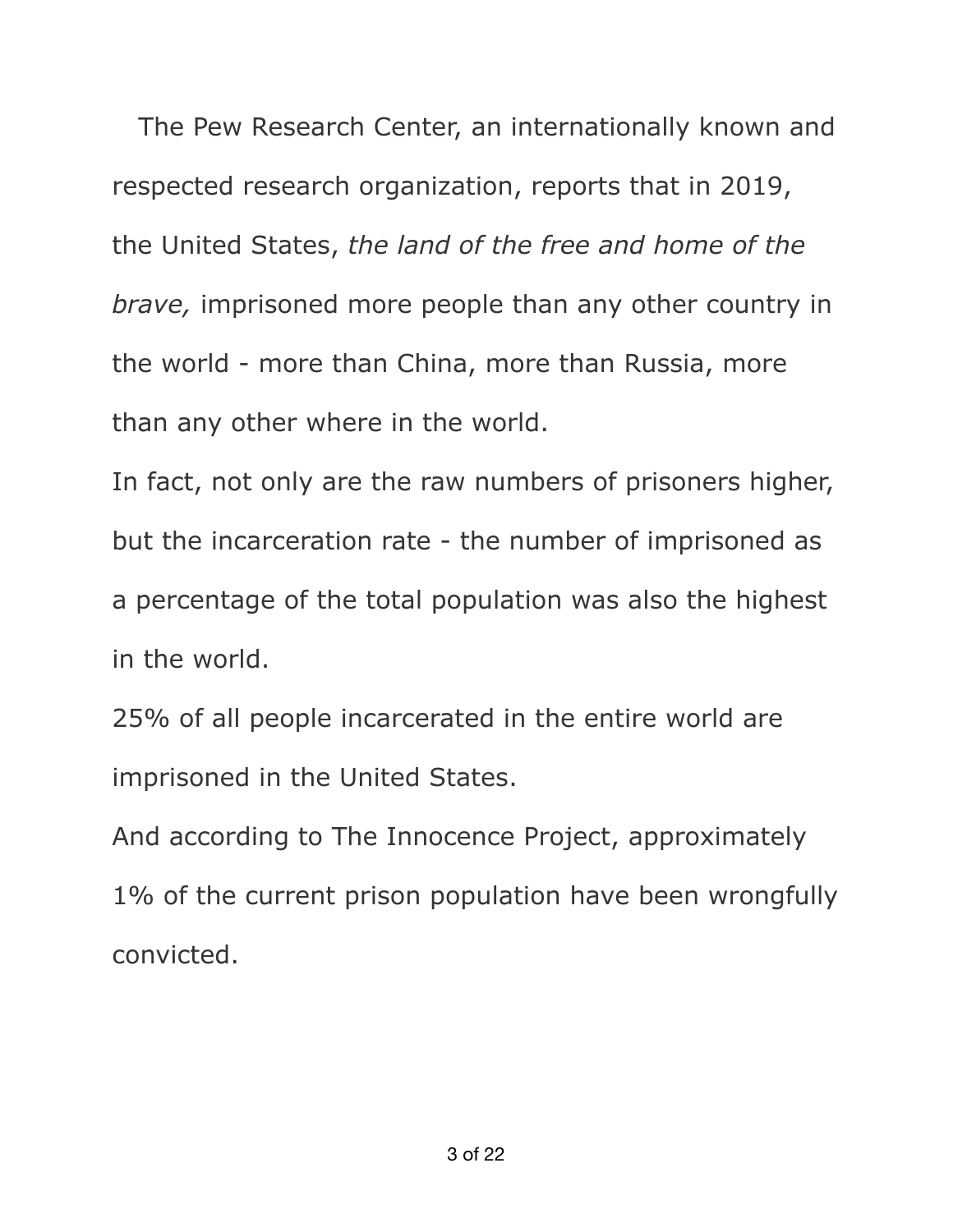Now 1% might not seem like many, but with a prison population of 2.2 million in the U.S.,- 4 times the number imprisoned in China, by the way - 1% is 22,000 innocent people who are wrongly incarcerated in our nation alone. Thought of another way, that is greater than the total capacity for either Value City Arena or Nationwide Arena. And while some think 1% is a "reasonable" margin of error, you would think differently about it if that 1% included your family member or loved one.

 Had these two groups been around and doing this kind of research in the first century, then Paul and Silas would have been included in their numbers of both incarcerated and wrongly convicted.

While still in Macedonia and still staying in the home of Lydia, whom we met last week, Paul and Silas encounter a woman who is in a different kind of prison.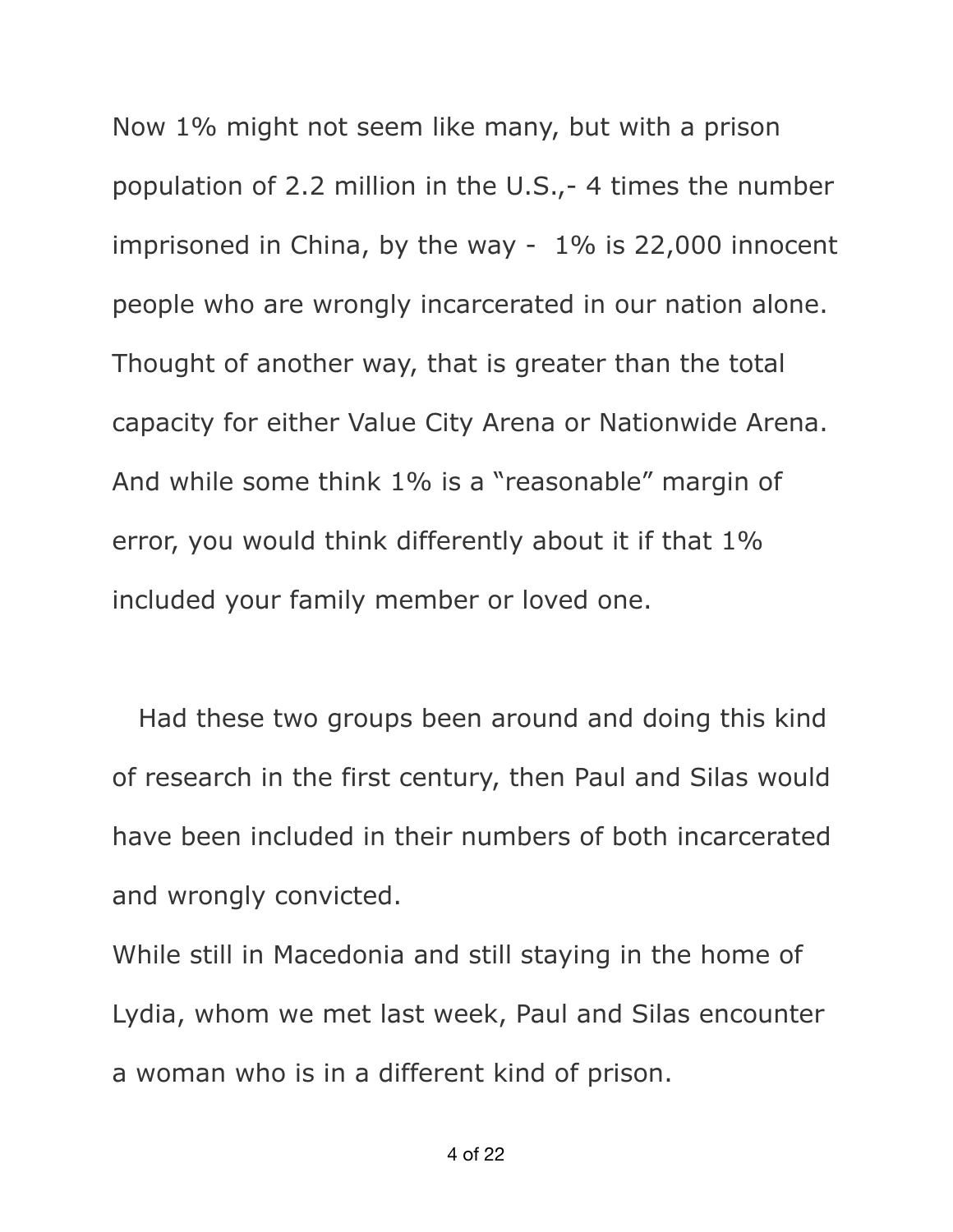Two different kinds of prison in fact.

First, she is a slave. That is, she is owned by two men and considered property.

And second, she is possessed by a spirit.

Being the good entrepreneurial capitalists that these slave owners are, they have turned this woman's misfortune into an opportunity to make money. This spirit that possesses her enables her to foretell the future and she somehow recognizes that Paul and Silas are, as she put it, "slaves to the most high God," and that they are "proclaiming a way of salvation."

 And this woman, for whatever reason, follows Paul and Silas around, shouting out this message, stealing their thunder as it were, until eventually Paul has had enough and exorcises the spirit from her.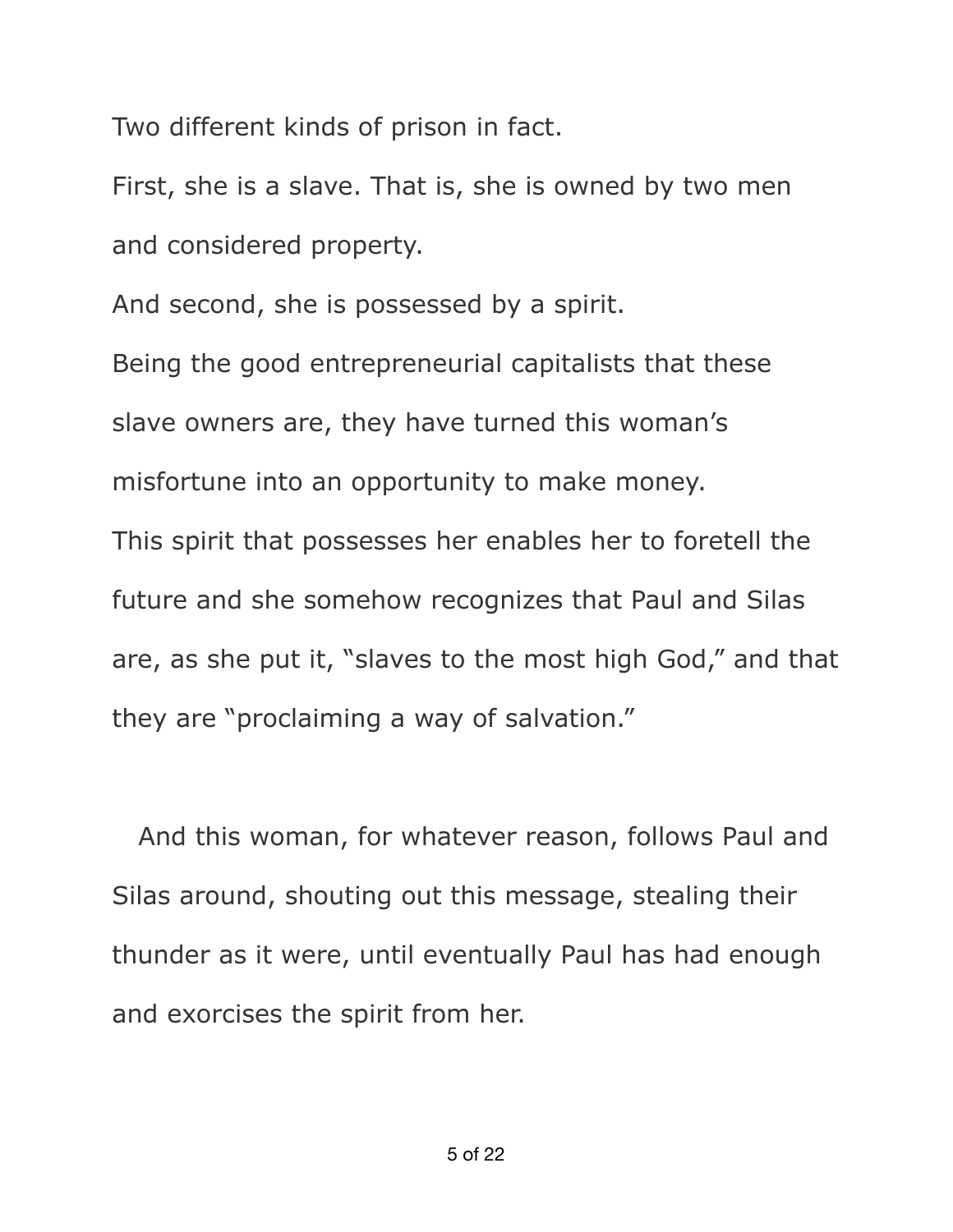And while initially this would seem like good news, we really can't be sure.

You see, we never hear any more about her.

She's freed from a spirit but not from her slavery.

And now what was likely her most marketable skill has been taken from her.

What happened to her after this story is left to the imagination, but nearly all of the possible scenarios are not good.

 At the same time, her slave owners, realizing that their money-making-machine has been taken from them, go crying to the authorities.

But do they tell the truth about what happened? Of course not!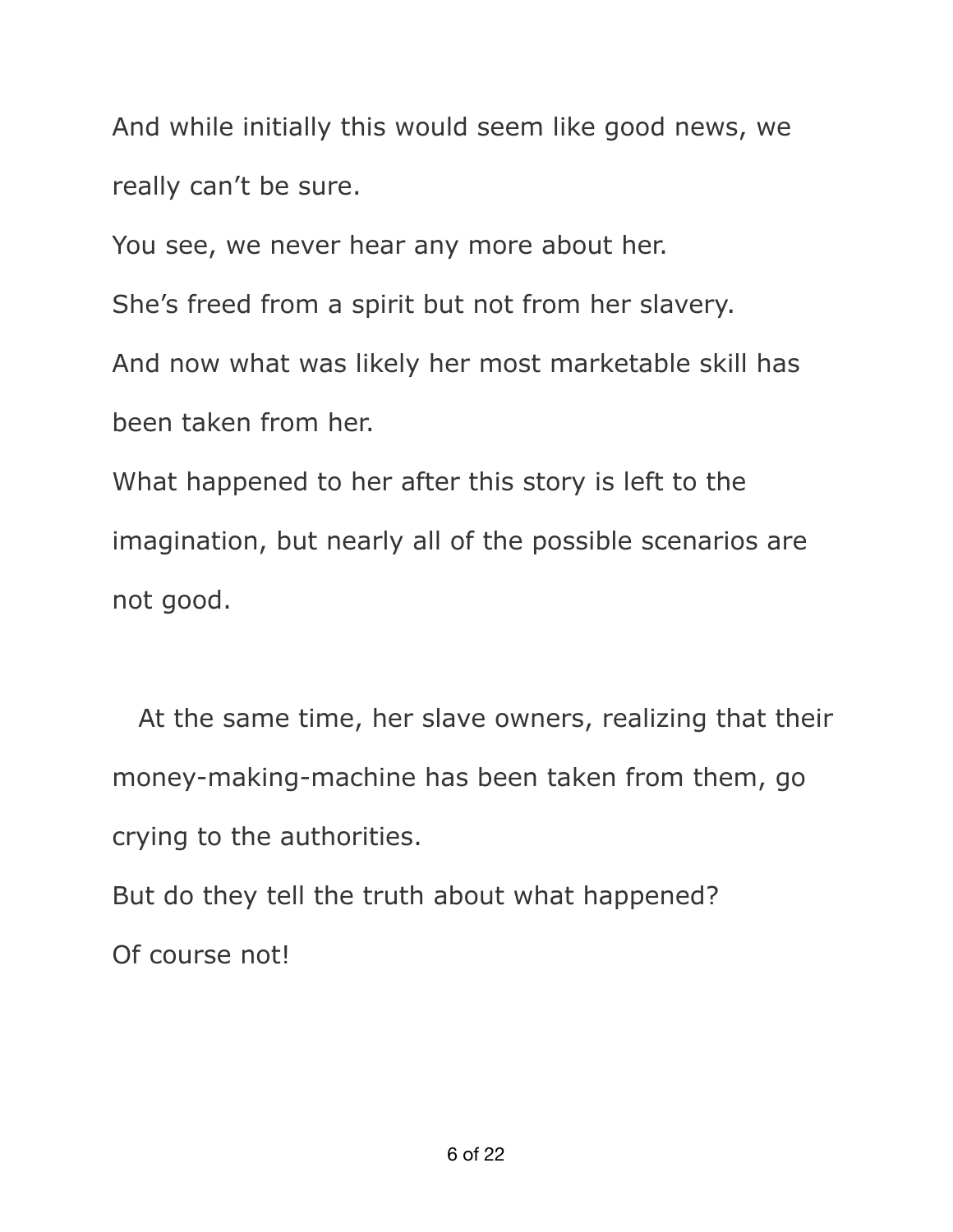They change the narrative, reporting instead that Paul and Silas, as Jews, are disturbing this Roman city and its customs and practices - no mention of the impact on their personal finances.

And so the authorities have the two arrested, they are stripped naked in order to humiliate them, they are beaten severely in order to punish them, and then they are thrown into the first century equivalent of solitary confinement.

Add two more to the total of wrongly convicted.

 And the story continues that at midnight that night, while Paul and Silas are singing hymns and praying, a mighty earthquake "unfastened" the shackles of all the prisoners who were being held.

That's an interesting detail isn't it?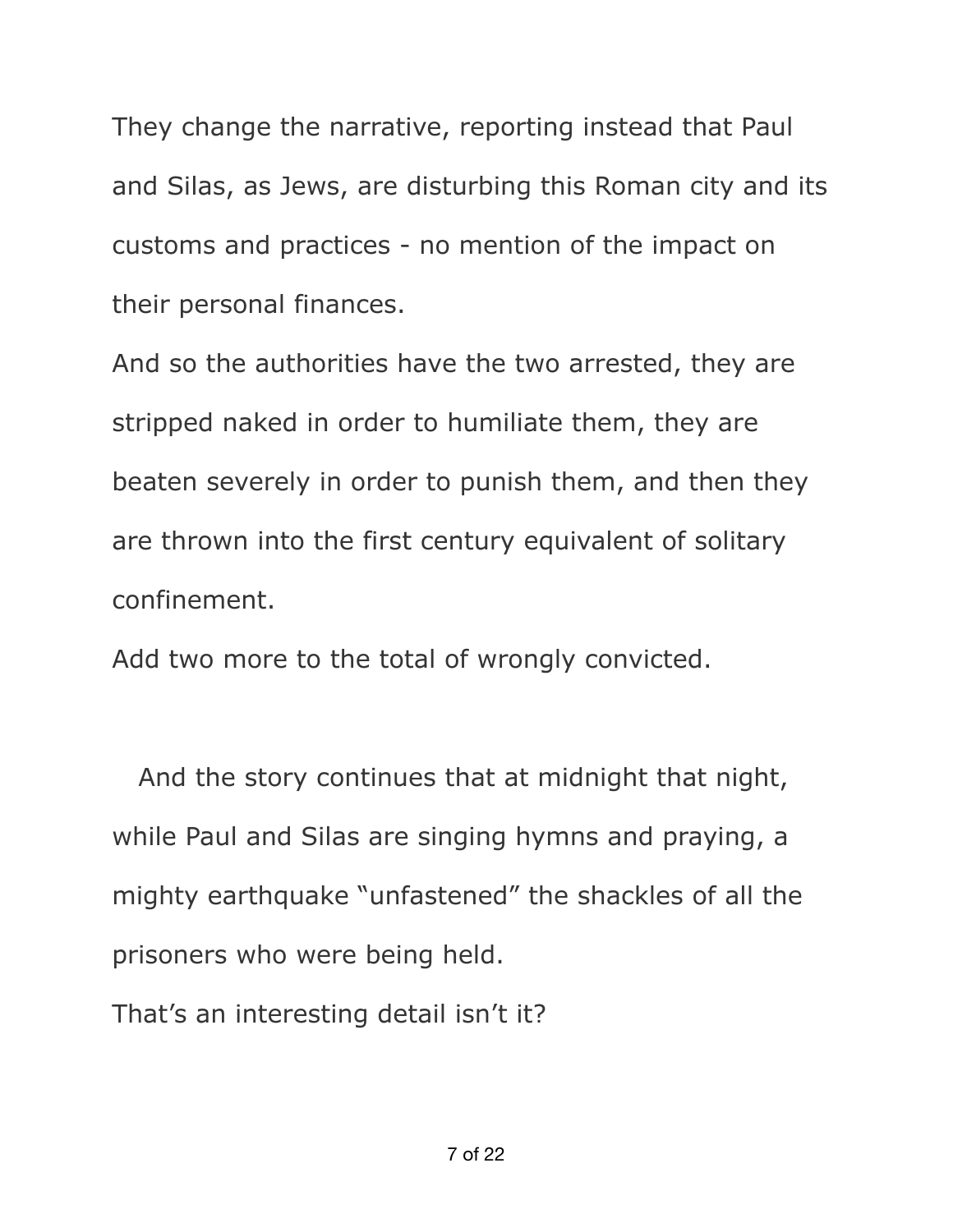It doesn't say that the earthquake broke their shackles, or that the walls of the prison crumbled or anything like that, but that their shackles were "unfastened."

 Now, one pastor at the Festival of Homiletics last week approached this passage from the point of view of the the jail keeper who, thinking all of the prisoners had escaped, was preparing to take his own life rather than face either the wrath of his superiors or of the newly-freed prisoners. But that pastor's message was written and delivered **before** the shootings in Texas this week that killed 19 children and 2 adults.

That changes the lens through which we must look at this week's scripture.

BREAK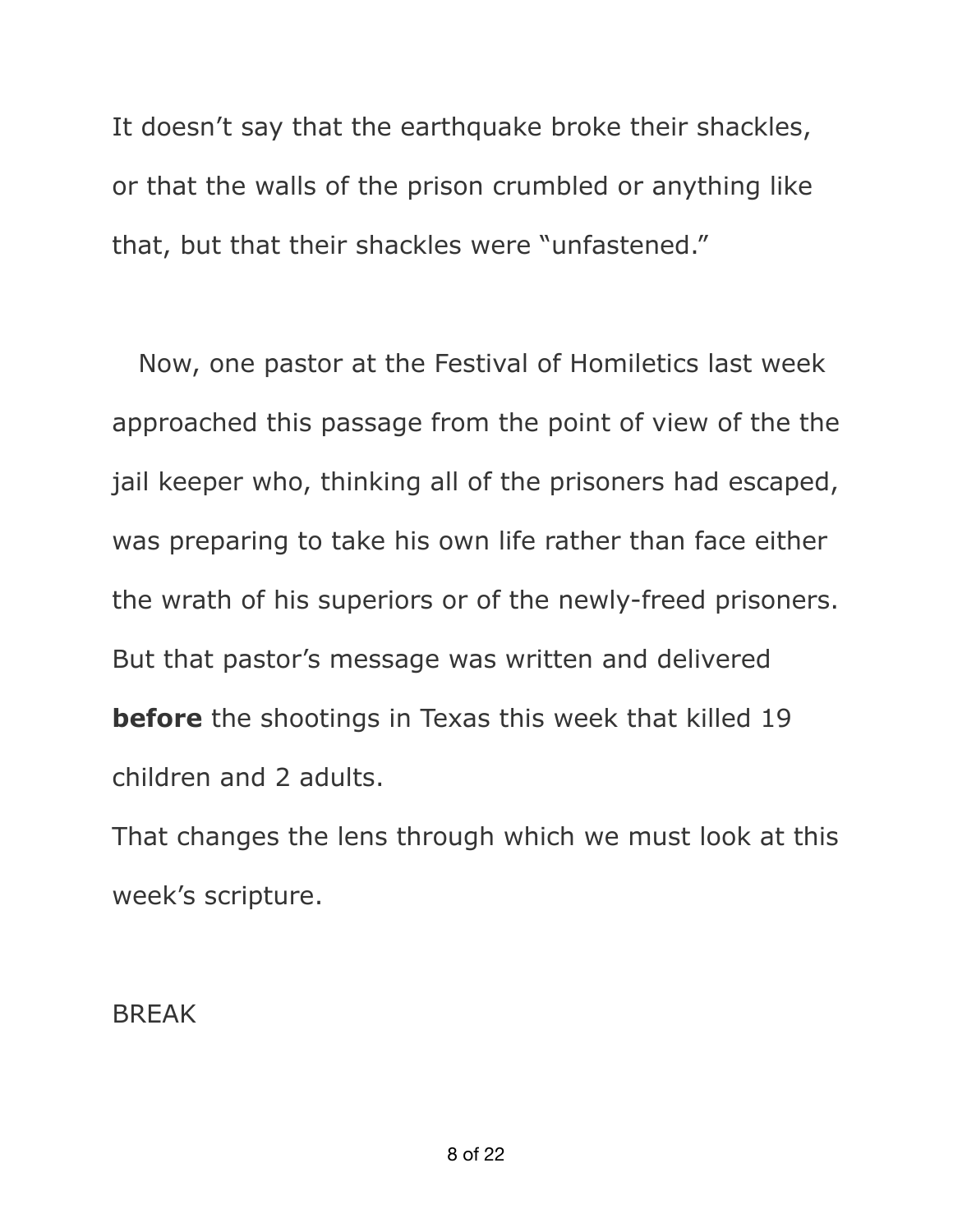There are so many potential sermons in this passage from Acts that it was almost hard to decide where to begin or which way to go.

But in light of those tragic shootings in Texas it would almost be ministerial malpractice to not examine this passage, at least in part, through the lens of that event.

 And one of the first things we might need to consider in looking at these two issues - the passage from Acts and yet another mass shooting - is where do we see people imprisoned, either literally or metaphorically - in the conjunction of these events? While Paul and Silas are literally imprisoned, neither for the first nor the last times in their ministry, this slave woman - as we explored earlier - was also imprisoned was she not?

And what about the slave owners?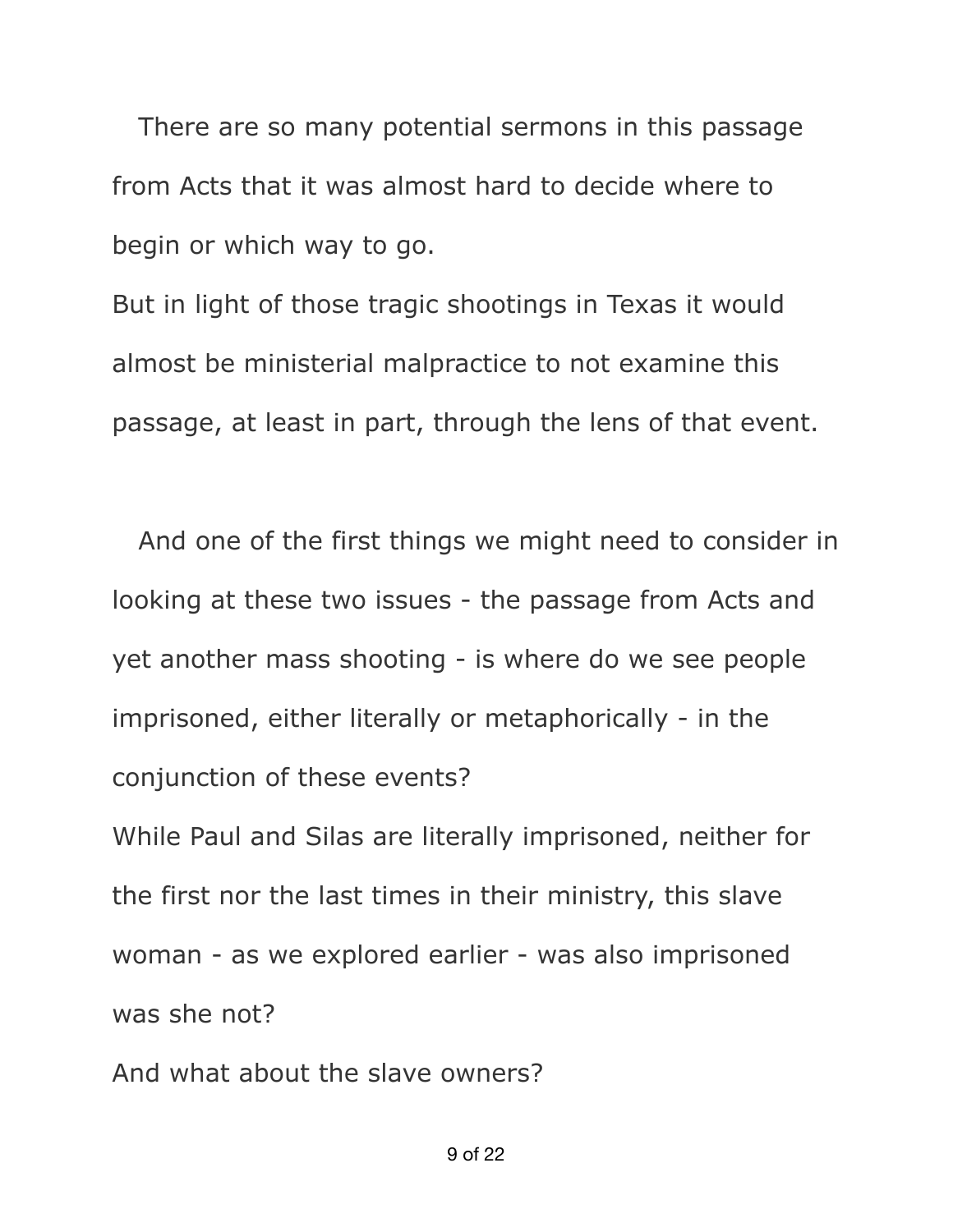Couldn't you say that they were somehow enslaved to both a personal economic outcome that depended on the productivity of somebody else, as well as to both a mindset and society that said it was okay to enslave another human being in order to profit from their labors? And what of the magistrates who, wanting peace and quiet more than justice, were willing to inflict physical harm and imprison two individuals with little or no real investigation into the accusations brought against them? And then there's the jail keeper, who is locked into this mentality that says it would be better to take his own life rather than trust his fate to either his superiors or the prisoners when he initially believes the prisoners have all escaped?

 And so, reflecting theologically on all this, that leads us to wonder, what are the things that imprison us?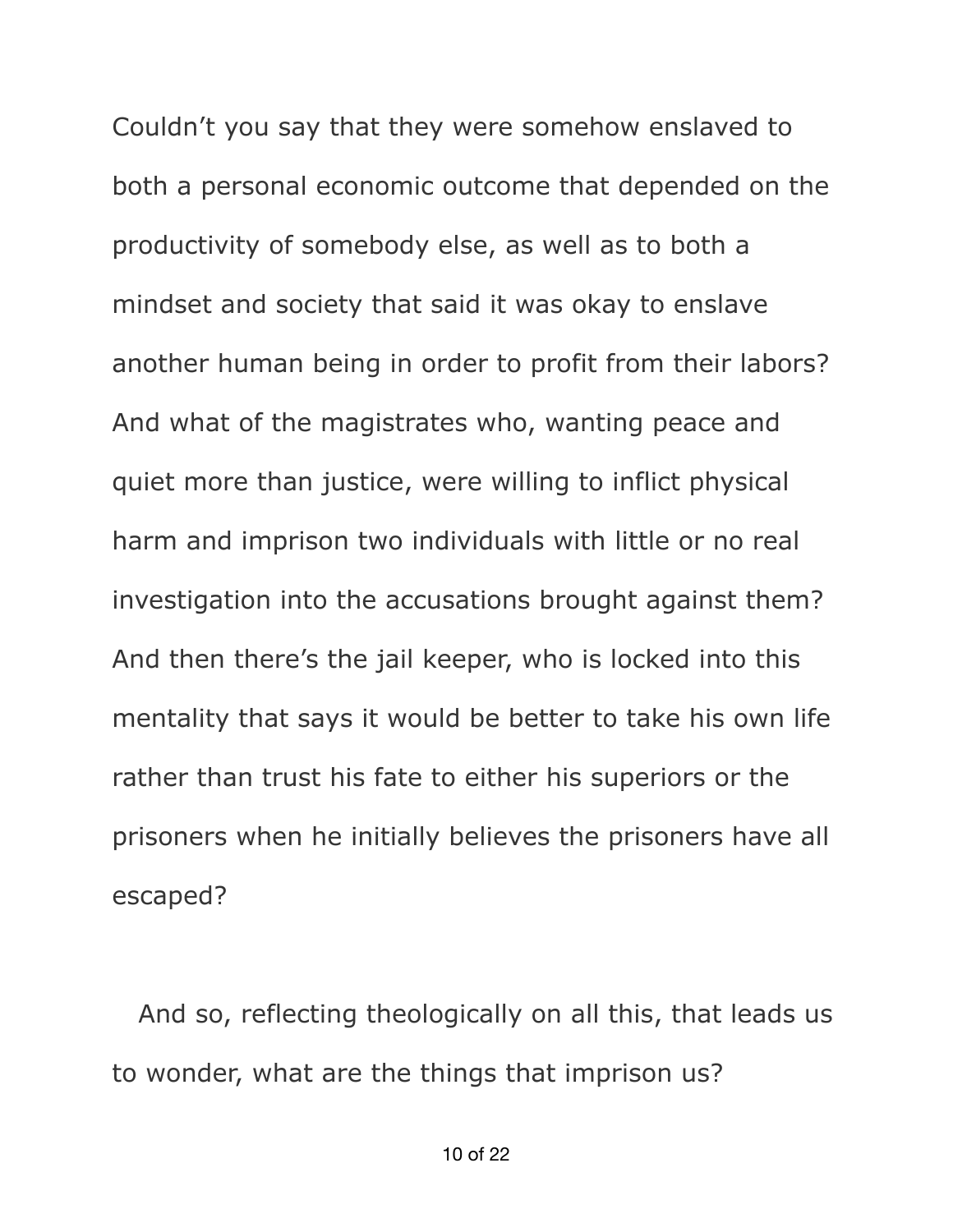Besides the statistics I shared from the Pew Research Center and the Innocence Project earlier about actual, physical incarceration in our country, what are the things which hold us prisoner outside of the correctional system itself?

Is it addiction from which you need to be set free? Alcohol, drugs, or sex addiction?

Or maybe it's an addiction to pornography or violence that has you behind mental or emotional bars? For some people it's greed and the need to accumulate more and more, especially at the expense of others, that has them shackled.

For others - as we touched on in Lent - it's a mindset or belief that they are not enough, not **good** enough, not **attractive** enough, not **smart** enough…just not **enough**.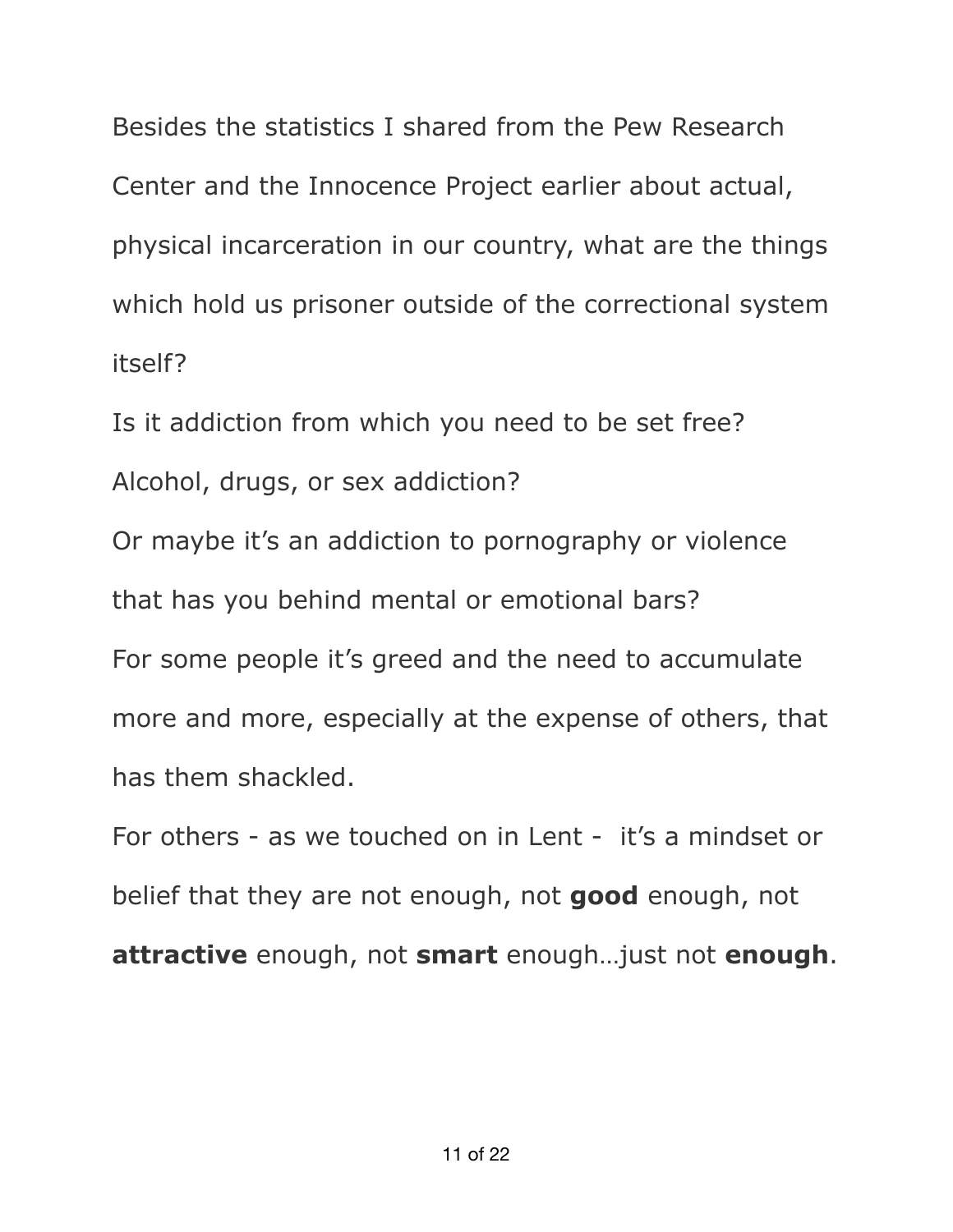For still others the chains that bind them are an ideology, political or otherwise, or perhaps a theology that tells them there is only one way to think, to believe, to pray, or whatever it may be.

Or maybe you are imprisoned by the biases, the judgment, or the fear of others because you have been "othered" by them.

Somehow, someway, all of us are held captive to or by one or more of these things, or something similar to them.

All of us need to be set free.

At the same time, we have to also consider, when are we not the prisoner, but the jailer?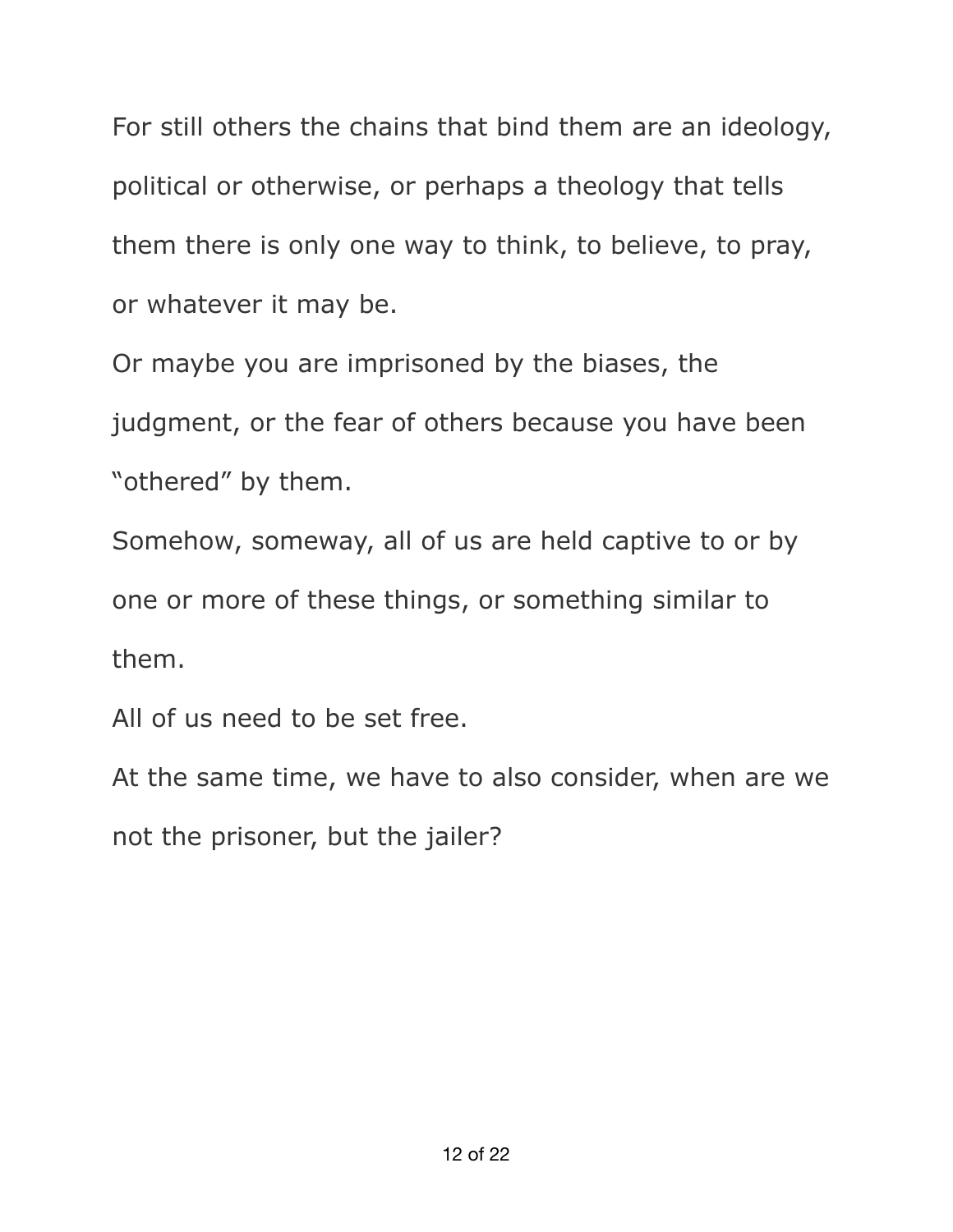When I was in Denver last week I became acutely aware of the presence of those who are imprisoned by mental illness as I walked the downtown streets and witnessed people who needed more help than society was offering.

Whether it was the man I saw carrying on a knock-down drag out fight with a telephone pole, or another man who was lying on a street corner pounding himself mercilessly in the face and head with his fists, these people were clearly in a prison the likes of which most of us have never experienced.

And I think we have to assume, on some level at least, that Salvador Ramos, the eighteen-year-old mass killer in Texas this week, was in some kind of prison like this as well.

But he wasn't alone.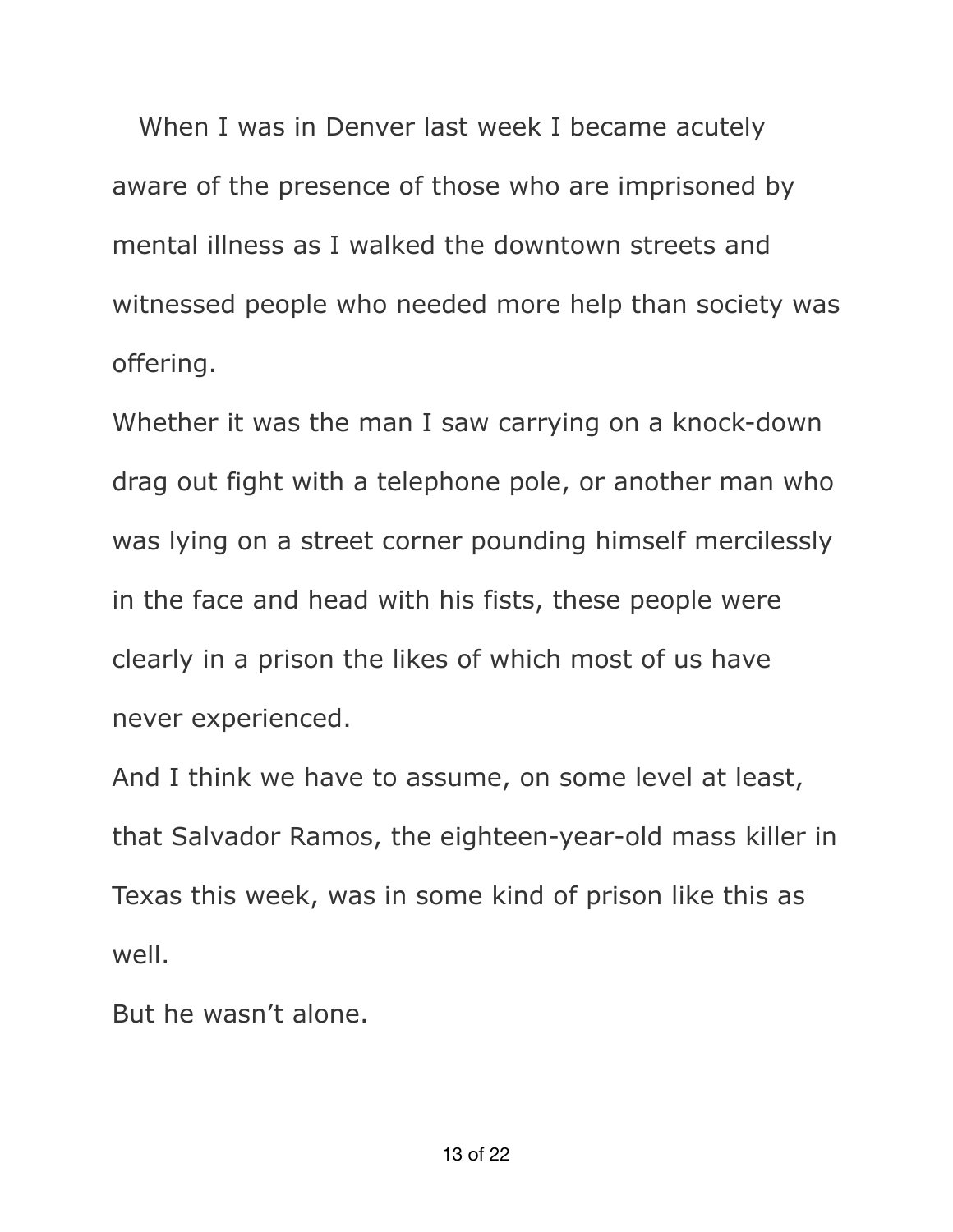Our nation used to have much better funding for mental health care than we do today.

We used to have facilities for longterm care for mentally

ill patients that are not as readily available today.

In the early 1980s Congress and the Administration decided to federal cut funding for much of mental health care and closed many of those mental health care facilities, turning tens of thousands of seriously mentally ill people out onto the streets.

I understand, many of those facilities were not good, they needed reform, but they were better, I would argue, than the alternative.

Many, many of those people have ended up in the corrections systems at all levels of government where they are treated as criminals and not patients, and many of them are among the vast number of unhoused in our country.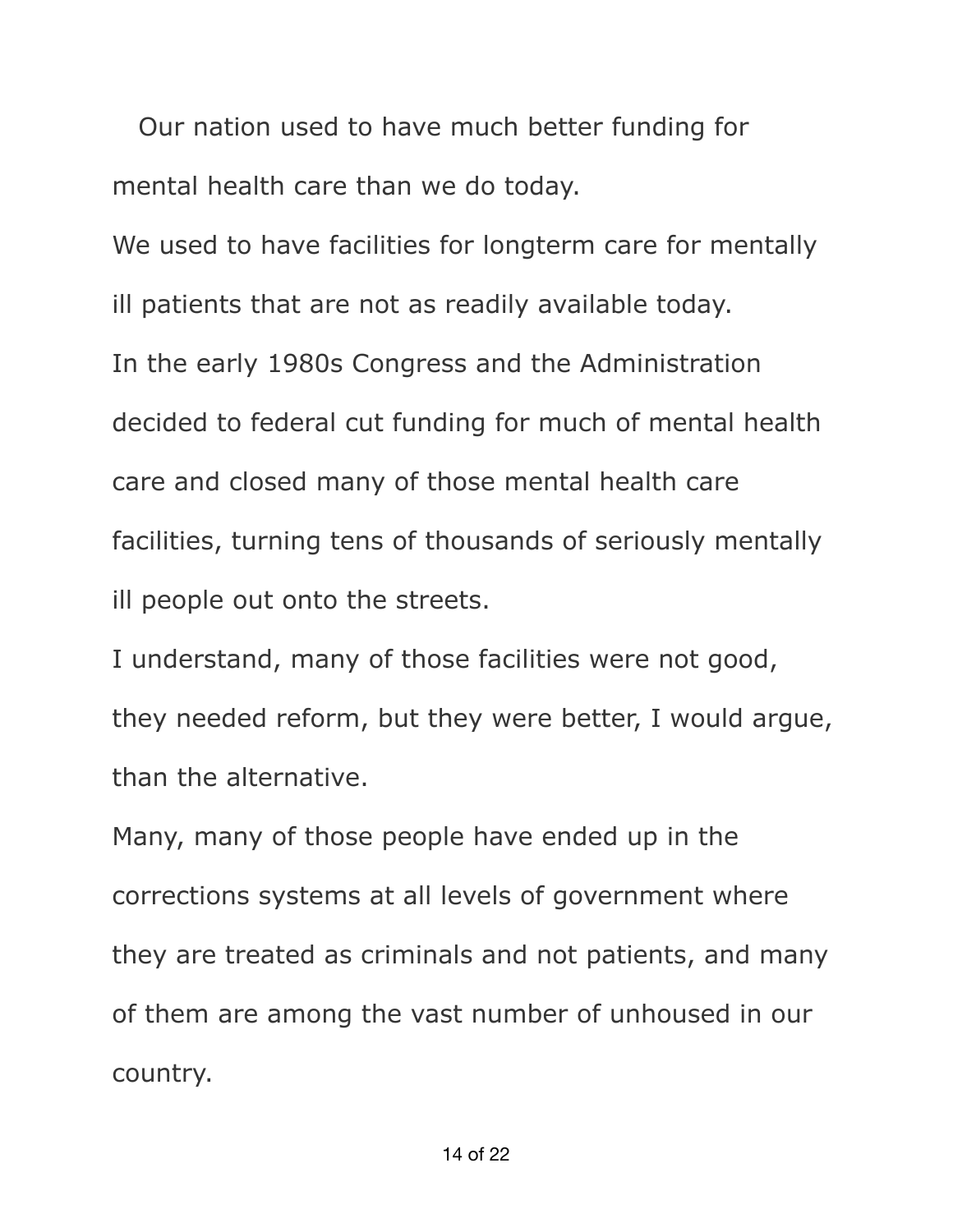Similarly we are imprisoned, as a nation and by politicians and special interest groups to be honest with you, in a culture that proclaims loudly, over and over again, that the uninhibited right to own guns is more important than the right of some people to live. Especially vulnerable people, children, people of color… Our nation is imprisoned by a mindset, an ideology, a special interest, a monied interest, an **evil** that is willing to allow, not only the mass incarceration I spoke of before, but also mass shootings, mass killings to take place on a regular basis.

It's an evil we could renounce by holding to account our elected officials, our legislators at the state and federal levels, if we had the will to do so.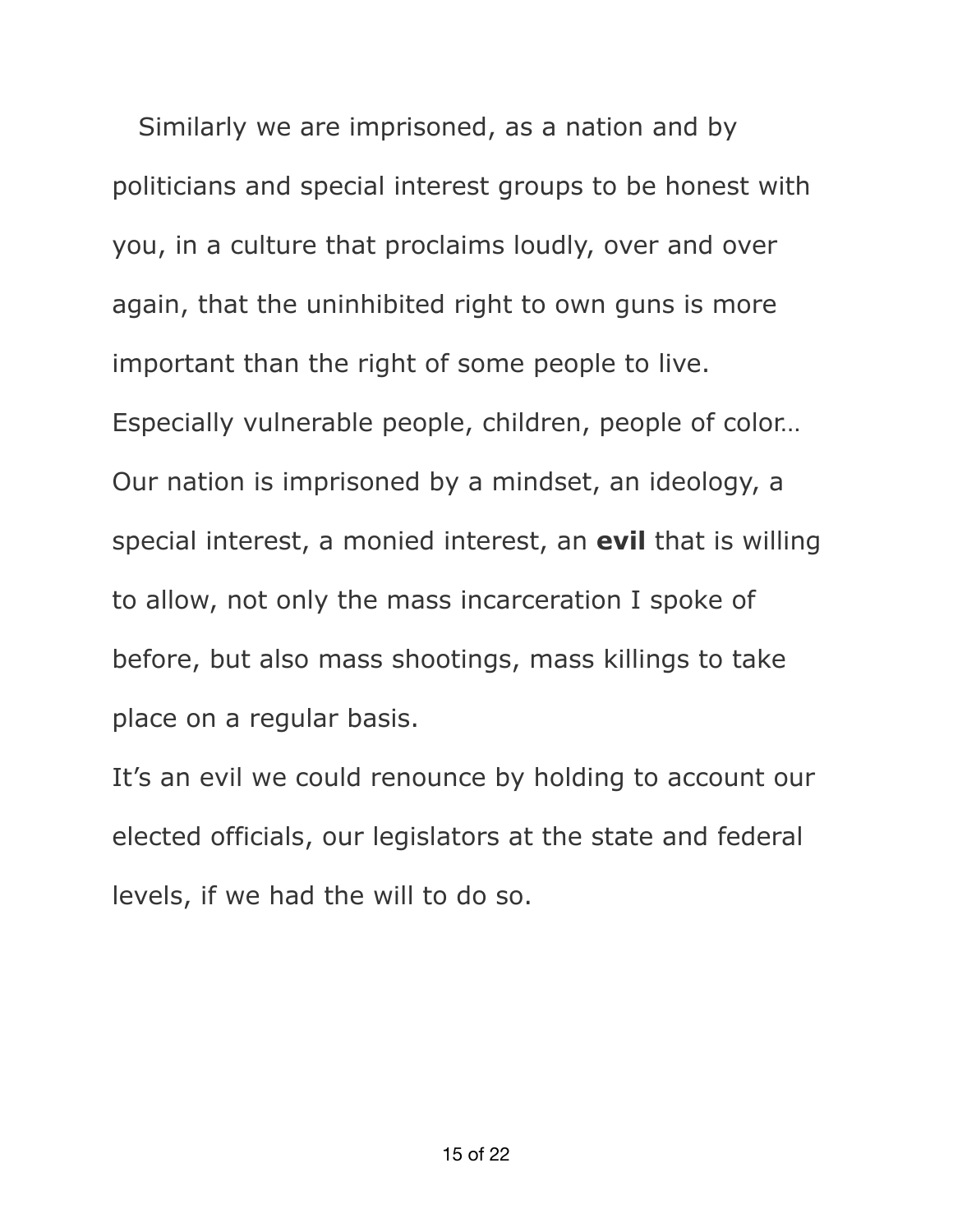But like those slave owners in our reading for today, those who are beholden to this mindset change the narrative, and every time some politician stands up and demands "common sense gun laws," those who profit from the status quo respond with "they want to take away your guns."

And so we we talk and weep about another massive loss of innocent life, the sycophants offer their meaningless "thoughts and prayers," - code for "we're not going to do anything about this…**again**" - and nothing changes. In this so-called "Christian nation" nothing changes; nothing Christ-like happens.

BREAK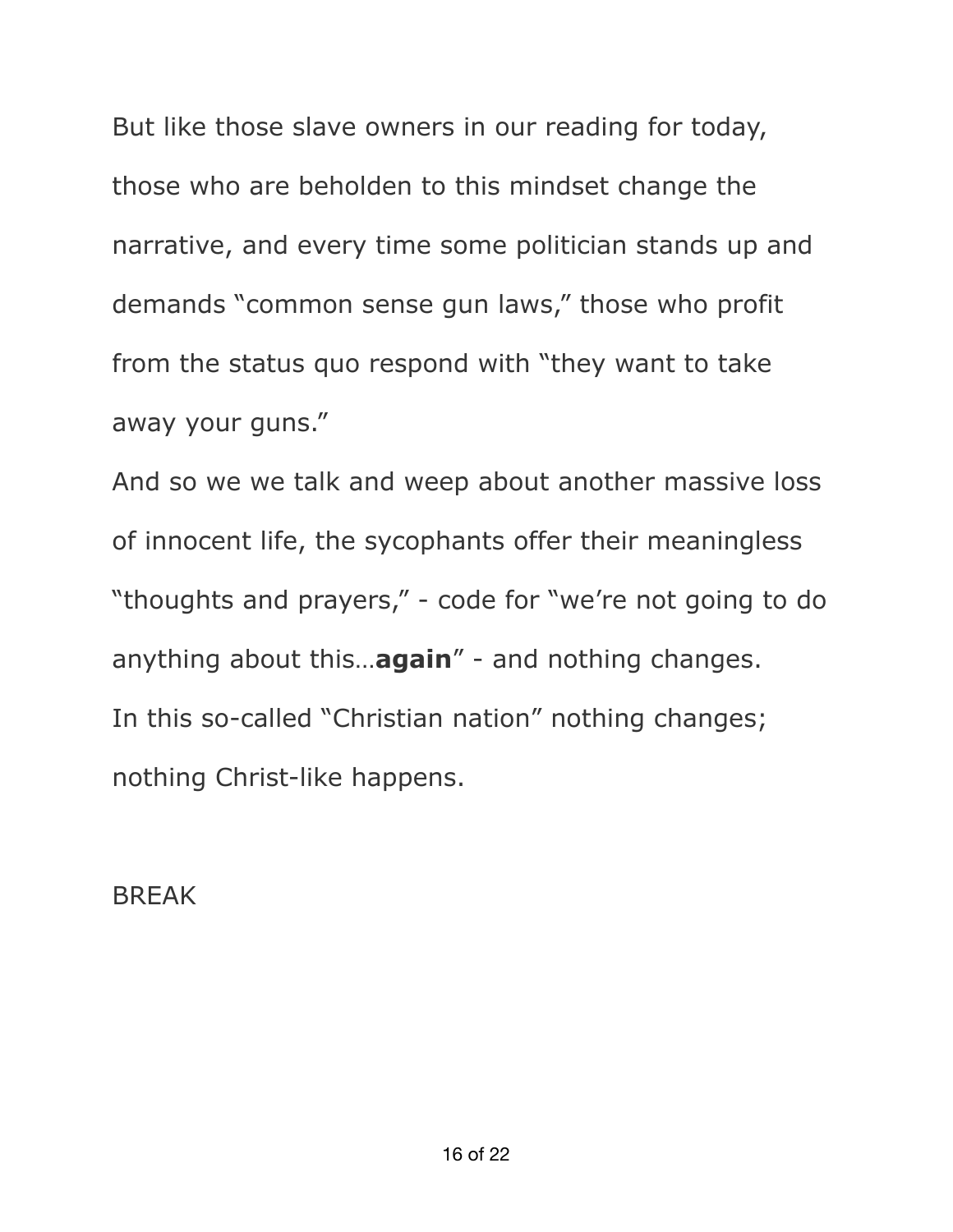With this baptism today, Alexander is the 8th child we have baptized so far this year.

And for each of these worship services in which we have joined together in the sacrament of baptism, we have repeated together the vows of the baptismal sacrament that are also part of our membership vows in Christ's church.

We just said them again a little while ago, remember?

*On behalf of the whole Church, I ask you: Do you renounce the spiritual forces of wickedness, reject the evil powers of this world, and repent of your sin?* And either today or sometime in the past we all said, **I** 

**do.**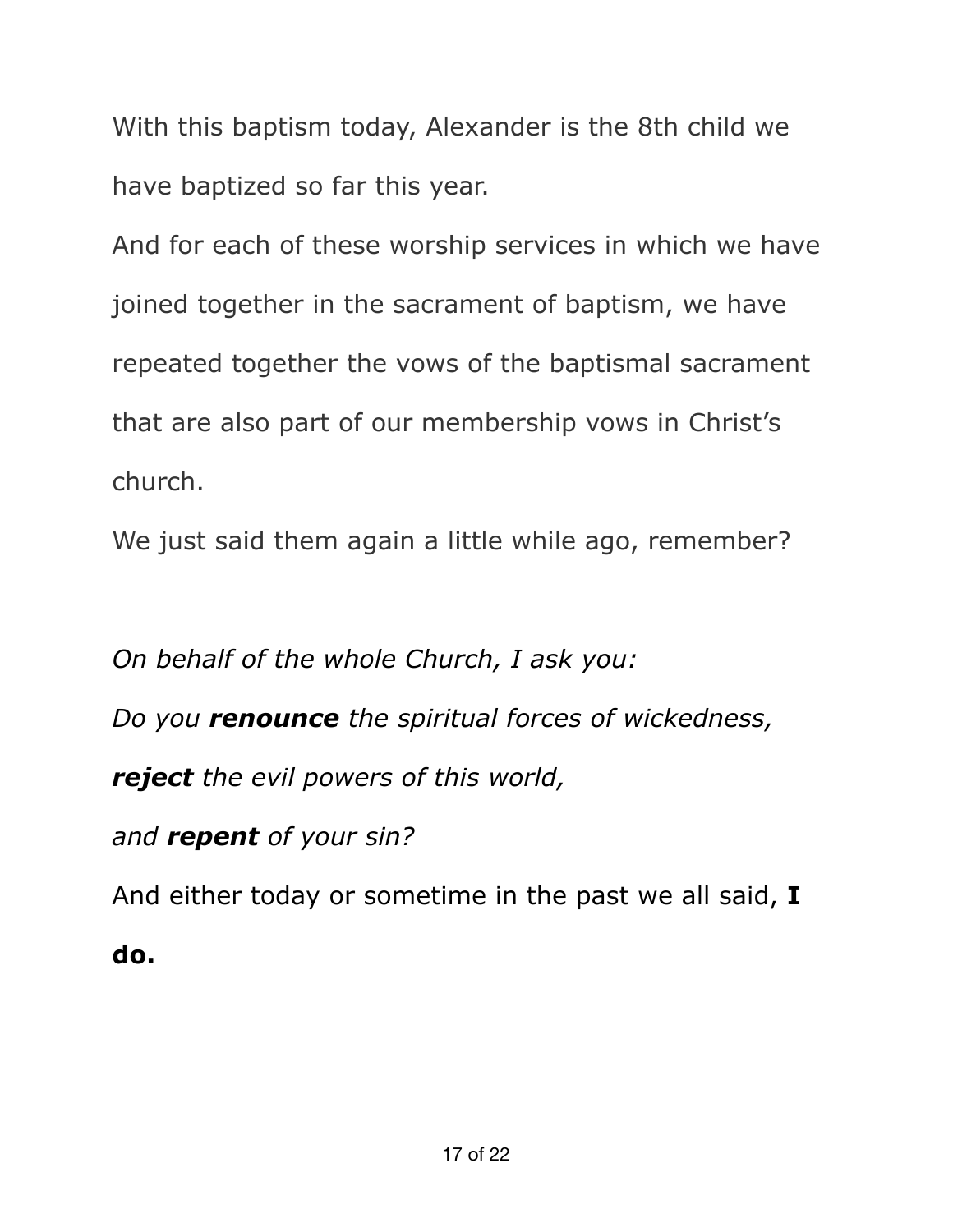And then next we asked,

*Do you accept the freedom and power God gives you to resist evil, injustice, and oppression in whatever forms they present themselves?* And again, we responded, **I do.**

And then finally we asked, *Do you confess Jesus Christ as your Savior, put your whole trust in his grace, and promise to serve him as your Lord, in union with the Church which Christ has opened to people of all ages, nations, and races?* And for a third time, we responded, **I do.**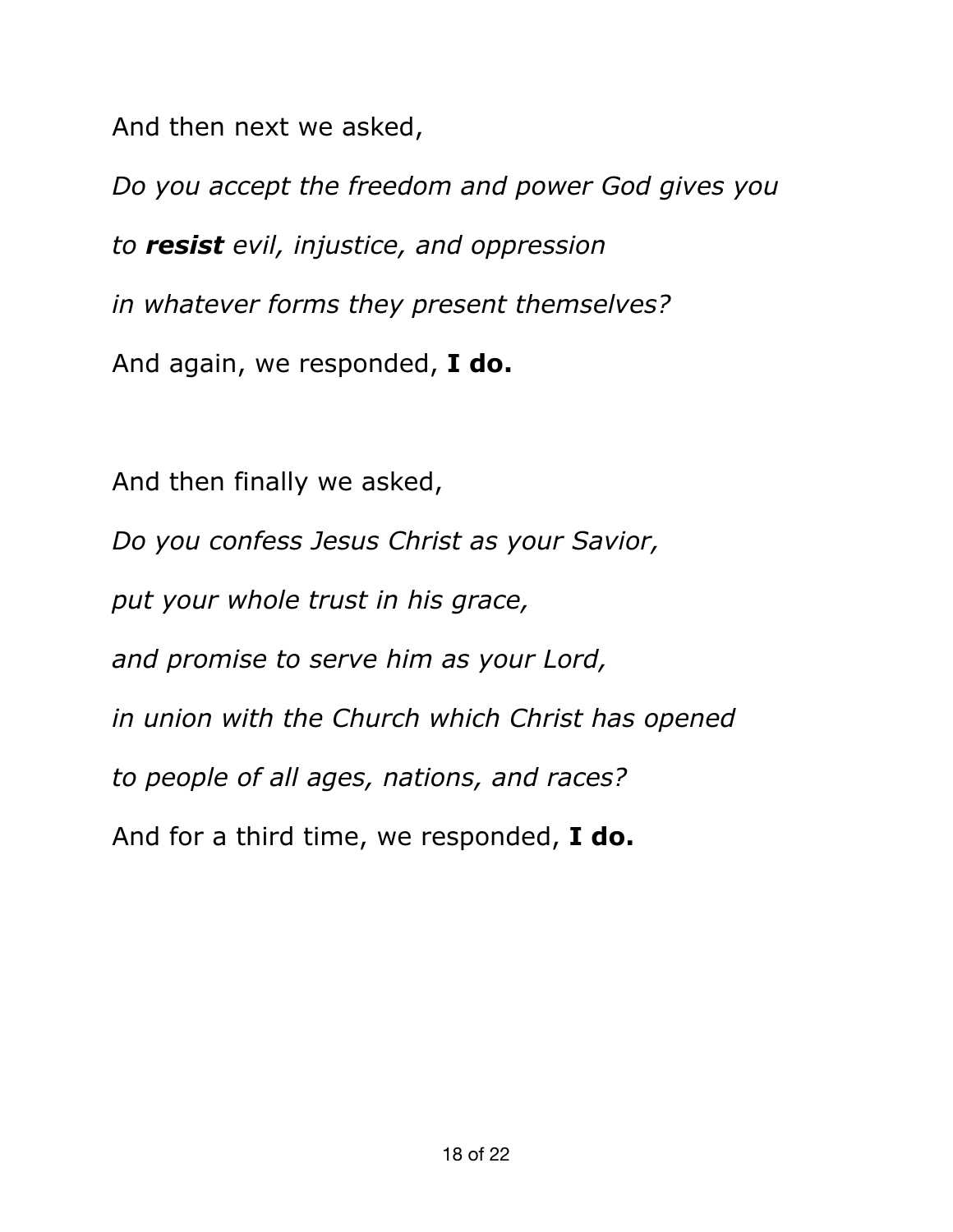And I guess in light of the events of this past week, and through the lens of our scriptures for this week and the past couple of weeks, I guess we need to ask, when we responded with "I do" three times, were we responding more like the frightened disciple Peter when he was denying Jesus, or was it more like when Jesus was offering him the opportunity to redeem himself by asking Peter three times if he loved him? Hmmm.

 Or put differently, when we take and repeat these vows, do we take them seriously, do we mean what we say, or do we mindlessly mouth these words, lip-syncing our faith so that we have the appearance of disciples of Jesus Christ but not the substance?

 "Pastor," some will moan, "you're getting too political. This is not the place for politics.

Jesus was not political."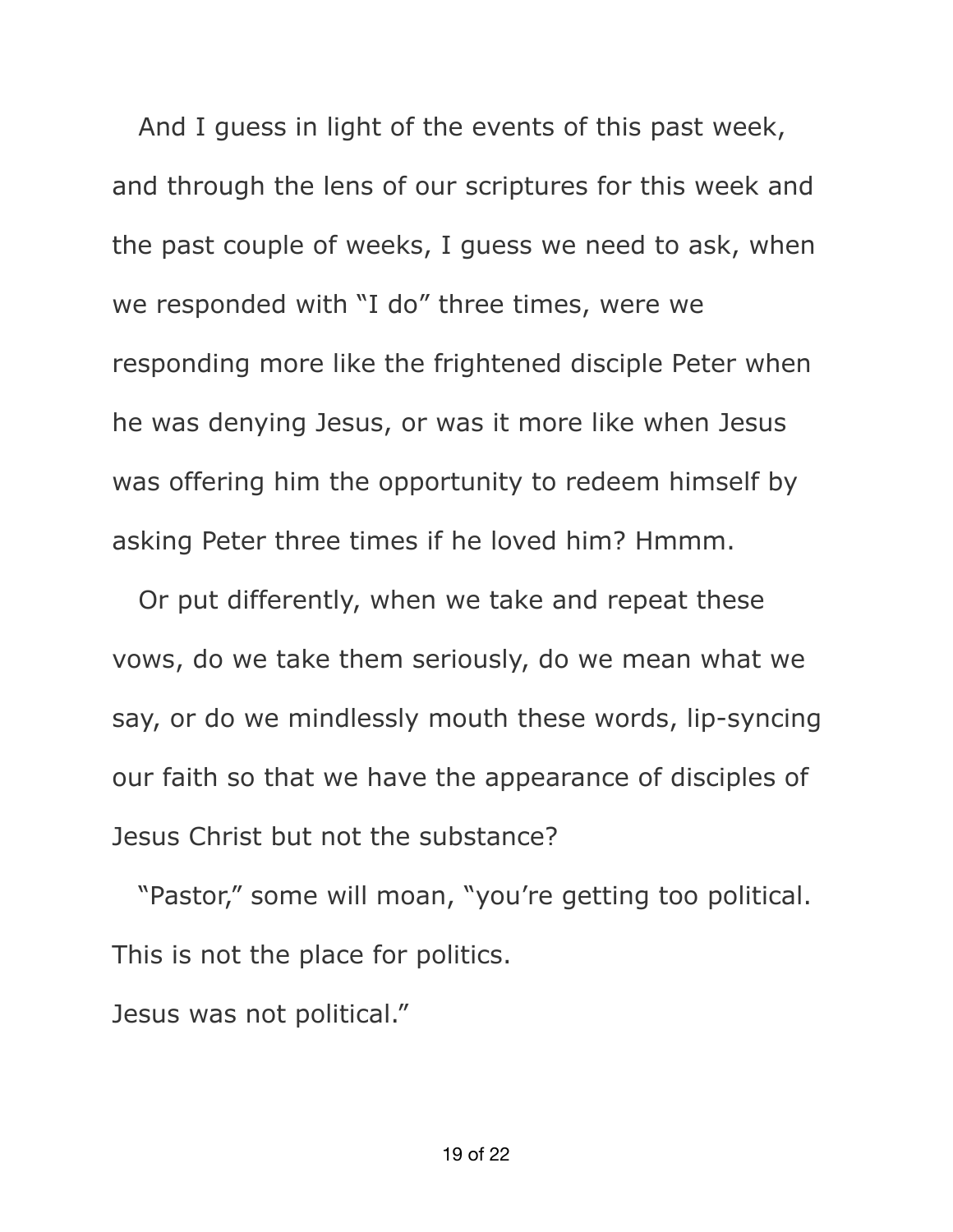And I suggest to you that if you think Jesus was not political then you haven't read the Bible.

Jesus was **very** political - what Jesus was **not** was partisan.

And the killing of our children is not a partisan issue - or at least is shouldn't be.

If this abdication of responsibility for the safety of our children by our politicians is not one of the "spiritual forces of wickedness" or "evil powers of this world," then nothing is.

And if our abdication of **our** responsibility by continuing to elect officials who turn their blind eyes away from our children and toward those who profit by the sales of the instruments of their death, is not sin, then nothing is.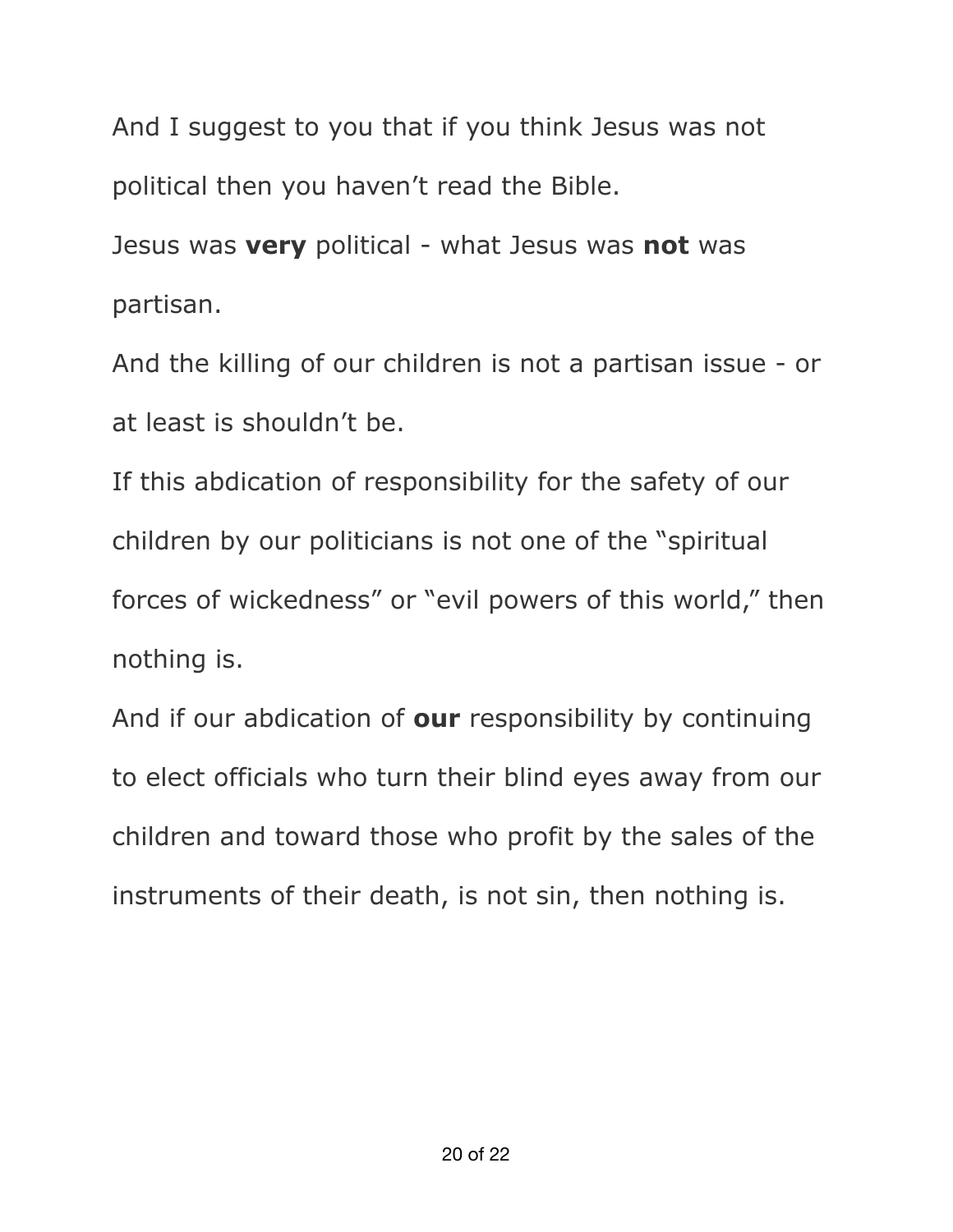We dare not call ourselves Christian - as individuals or as a nation - when, having "accepted the freedom and power God gives us to resist evil, injustice, and oppression in whatever forms they present themselves…" we continue to allow the mass slaughter of the innocents of our society in the name of personal rights. Let me say that again: we dare not call ourselves Christian - as individuals or as a nation - when we allow the mass slaughter of the innocents of our society in the name of personal rights.

 I don't know what your beliefs are, but I do not believe in Hell as a place to which God sends some people or souls after death if they don't believe or pray the right way or say the right words.

I believe that idea of Hell is totally inconsistent with the nature of God as love that is revealed to us in Jesus Christ.